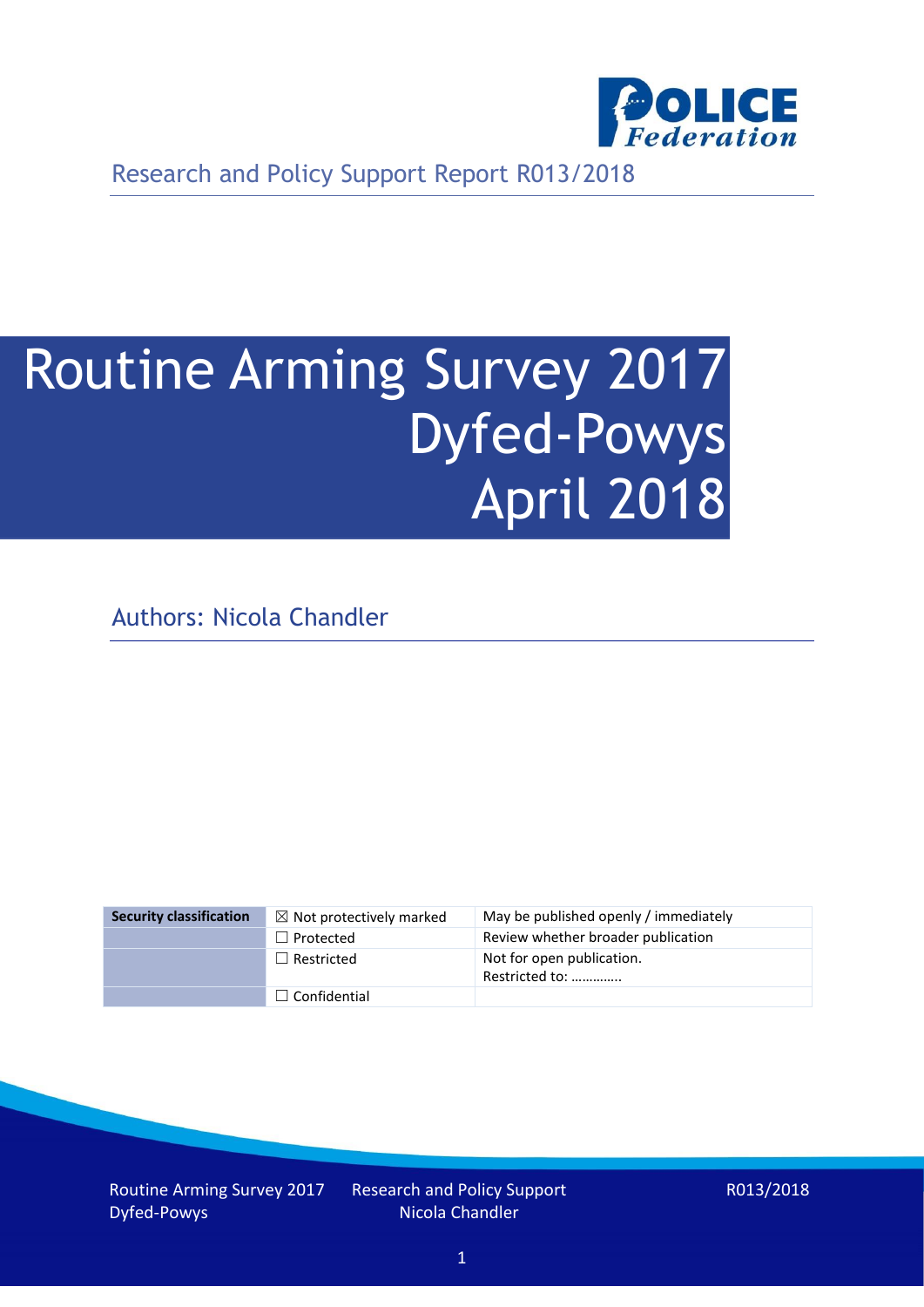## **INTRODUCTION**

This report provides a summary of responses to the PFEW routine arming survey received from respondents in Dyfed-Powys.

The PFEW routine arming survey was open between 31st July and 1st September 2017. The survey asked respondents about their experiences and attitudes in the following areas:

- Satisfaction with their current access to armed support
- Views on routine arming
- Views on other protective measures and equipment
- The number of times respondents had felt their life had been threatened at work in the last two years

Where appropriate, details of average responses for the police service as a whole are also presented, differences between the national and local responses have not been tested statistically and therefore any differences reported are for guidance only and must be treated with caution.

#### **RESPONSE RATE AND RESPONDENTS**

577 responses were received from respondents in Dyfed-Powys. This reflects a response rate of approximately 51%, based on Home Office figures from 2017. This compares to a national response rate of 27% of federated rank members.

The findings presented in this report have a margin of error of 4%. This margin of error has been calculated using the number of responses received from officers in Dyfed-Powys compared to the number of officers in the force as a whole. A margin of error of 5% or less is generally considered to be within the normal bounds of academic rigor. If this threshold has not been met, the results from this report must be interpreted more cautiously.

76% of responses from Dyfed-Powys were received from male officers and 24% of responses were from female officers. 75% of respondents were Constables, 17% were Sergeants and 8% were Inspectors or Chief Inspectors.

64% of respondents said that they were in a frontline role.

Routine Arming Survey 2017 Dyfed-Powys

Research and Policy Support Nicola Chandler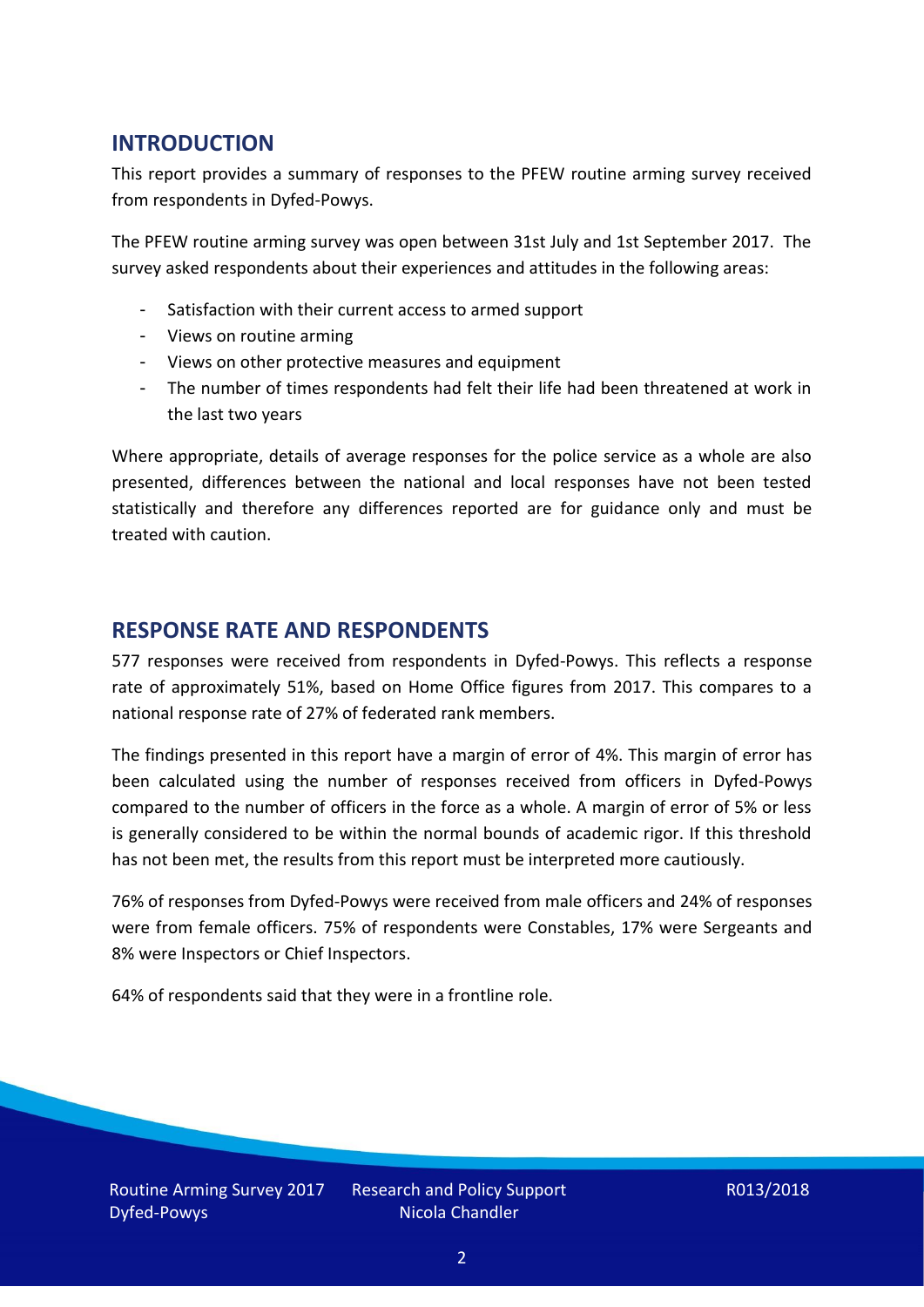# **SATISFACTION WITH CURRENT ARMED SUPPORT**

Of those respondents who had a view, 36% within Dyfed-Powys said that they were either very or fairy satisfied that armed support would be readily available should they require it. In comparison, 64% were either not very or not at all satisfied that armed support would be available.

Nationally, 43% of respondents were either very or fairly satisfied that armed support would be readily available should they require it.

|                                                                                               | <b>Very satisfied</b> | <b>Fairly</b><br>satisfied | Not very<br>satisfied | Not at all<br>satisfied |
|-----------------------------------------------------------------------------------------------|-----------------------|----------------------------|-----------------------|-------------------------|
| How satisfied are you<br>that armed support is<br>readily available should<br>you require it? | 5%                    | 31%                        | 35%                   | 30%                     |

### **VIEWS ON ROUTINE ARMING**

30% of respondents within Dyfed-Powys said that they were in favour of routine arming, insofar as they felt all officers should receive appropriate training and be armed at all times when on duty. This compares to 34% of respondents across England and Wales as a whole.

| <b>All police officers</b><br>should receive<br>appropriate training<br>and be armed at all<br>times when on duty | All police officers<br>should receive<br>appropriate training<br>and firearms should<br>be issued to them as<br>and when necessary | <b>Firearms should not</b><br>be issued to all<br>police officers, but<br>more officers should<br>receive appropriate<br>training and be issue | The present number<br>of officers who are<br>specially trained to<br>carry firearms is<br>about right |  |
|-------------------------------------------------------------------------------------------------------------------|------------------------------------------------------------------------------------------------------------------------------------|------------------------------------------------------------------------------------------------------------------------------------------------|-------------------------------------------------------------------------------------------------------|--|
| 30%                                                                                                               | 19%                                                                                                                                | 46%                                                                                                                                            | 6%                                                                                                    |  |

55% of respondents within Dyfed-Powys said that they would be prepared to be routinely armed whilst on duty. Nationally, this proportion was 55%. 9% of respondents within Dyfed-

Routine Arming Survey 2017 Dyfed-Powys

Research and Policy Support Nicola Chandler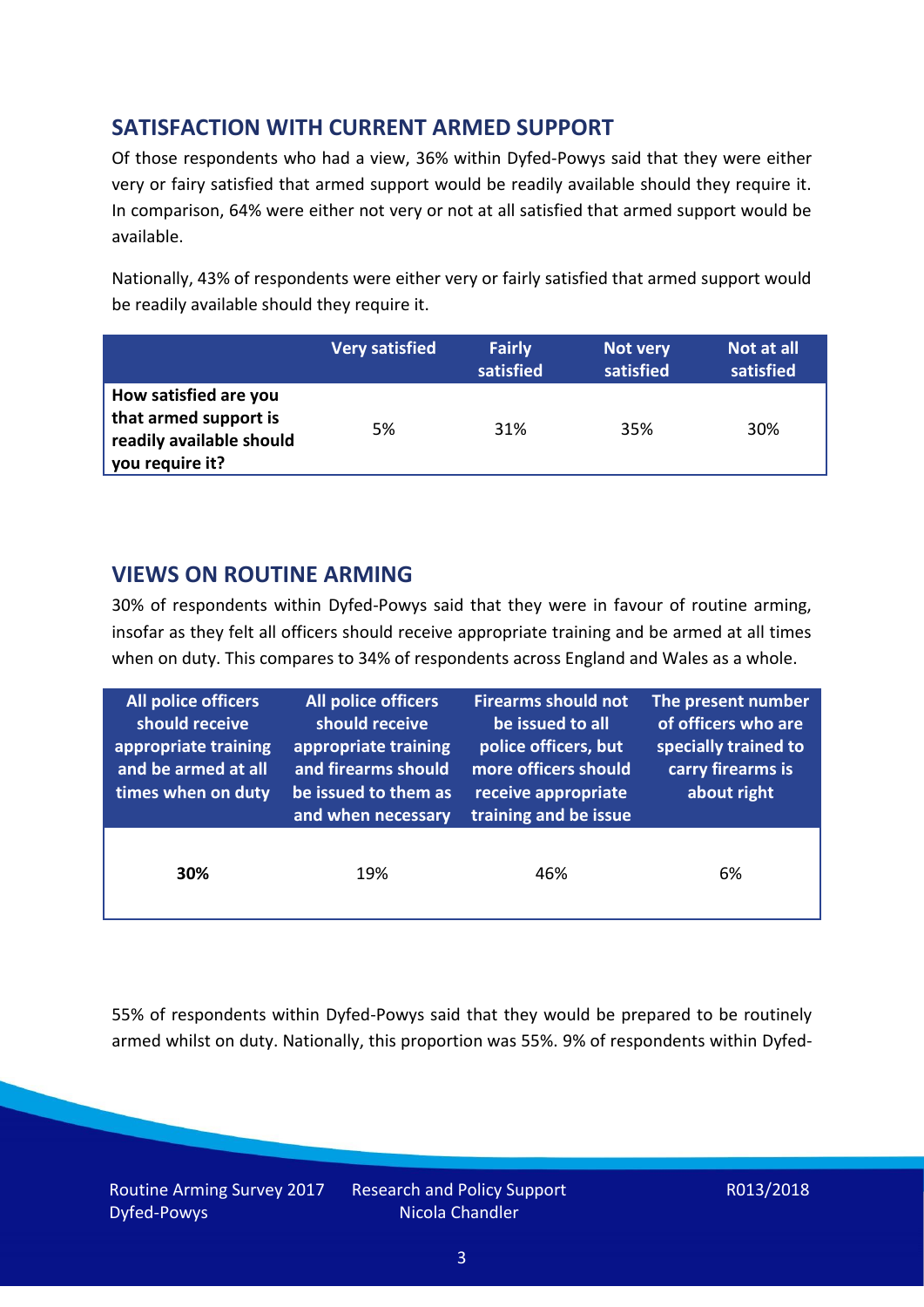Powys, said that they would not carry a firearm whilst on duty under any circumstances, compared to 11% of respondents in England and Wales as a whole.

| I would be prepared<br>to carry a firearm at<br>all times on duty | I would be prepared<br>to carry a firearm<br>whilst on duty if<br>necessary | I would be prepared<br>to carry a firearm<br>whilst on duty if<br>ordered to do so | Under no<br>circumstances would<br>I carry a firearm<br>whilst on duty |  |  |
|-------------------------------------------------------------------|-----------------------------------------------------------------------------|------------------------------------------------------------------------------------|------------------------------------------------------------------------|--|--|
| 55%                                                               | 23%                                                                         | 13%                                                                                | 9%                                                                     |  |  |

#### **VIEWS ON OTHER PROTECTIVE MEASURES AND EQUIPMENT**

9% of respondents in Dyfed-Powys (for whom it is applicable to their role), said that they currently had access to double crewing at all times whilst on duty; 59%, said that they wanted access to double crewing at all times whilst on duty.

The proportion of respondents in Dyfed-Powys who said that they have access to double crewing at all times on duty is lower than the national figure, where 11% of respondents have access to double crewing.

30% of respondents in Dyfed-Powys (for whom it is applicable to their role), had access to Taser at all times whilst on duty; in comparison 76% said that they wanted to have access to Taser at all times whilst on duty.

The proportion of respondents in Dyfed-Powys who have access to Taser at all times whilst on duty is higher than the proportion of respondents in England and Wales who had access to Taser at all time, which was 22%.

75% of respondents in Dyfed-Powys (for whom it is applicable to their role), currently had access to Body Worn Video at all times whilst on duty; 87% wanted access to Body Worn Video at all times.

The proportion of respondents in Dyfed-Powys who have access to Body Worn Video at all times whilst on duty is higher than in England and Wales as a whole; nationally 55% of respondents reported having access to Body Worn Video at all times whilst on duty.

Research and Policy Support Nicola Chandler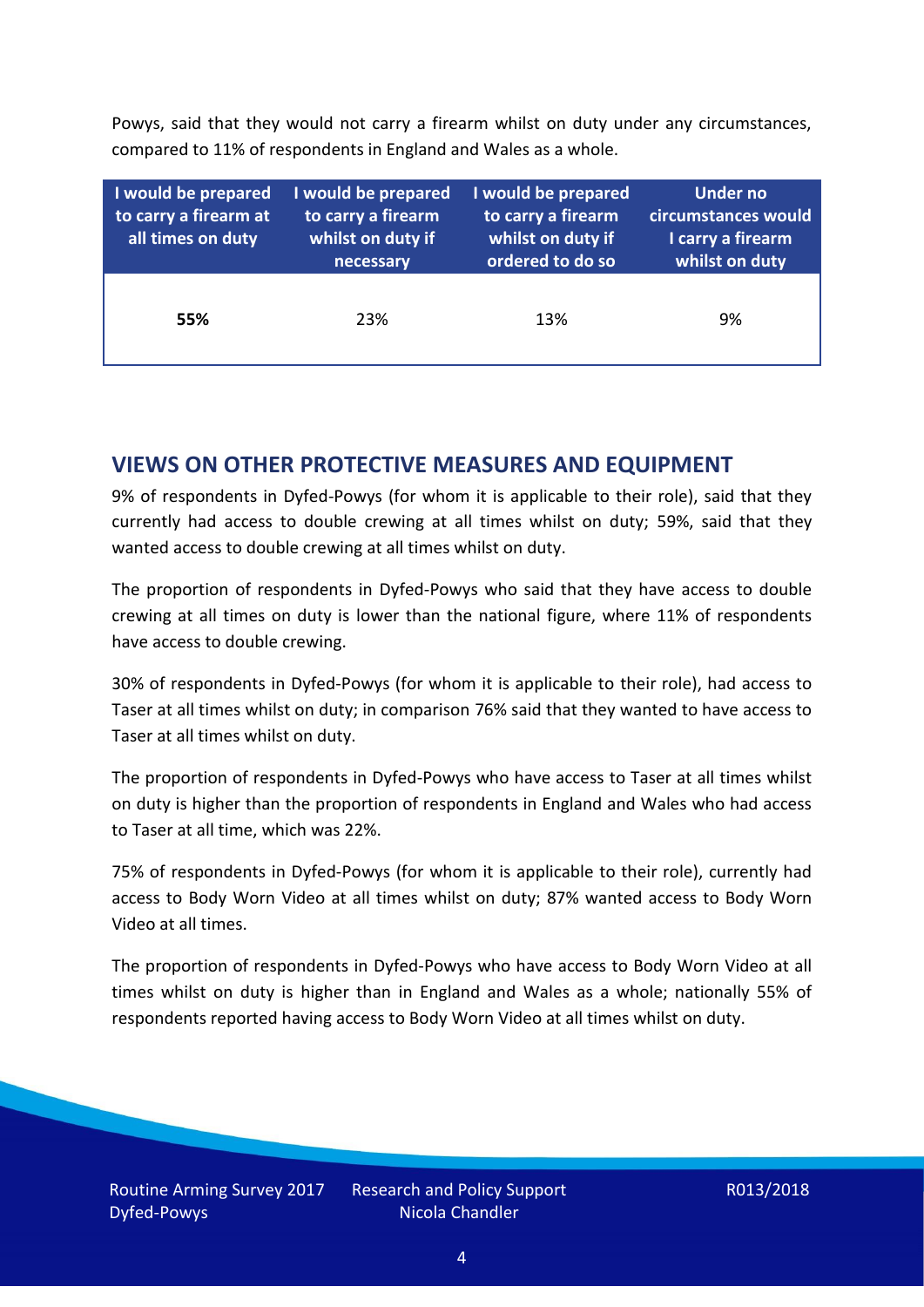| Officers regularly have access to (for<br>whom its applicable to their role): | <b>Double</b><br>crewing | <b>Body Worn</b><br><b>Video</b> | Taser |
|-------------------------------------------------------------------------------|--------------------------|----------------------------------|-------|
| <b>Never</b>                                                                  | 9%                       | 18%                              | 49%   |
| When deemed necessary by an officer<br>with appropriate authority             | 27%                      | 0%                               | 5%    |
| Upon my request whilst I am on duty                                           | 6%                       | 5%                               | 3%    |
| At all times whilst I am on duty                                              | 9%                       | 75%                              | 30%   |

#### **THREATS TO LIFE**

53% of respondents in Dyfed-Powys said that they had felt that their life was in serious danger at least once in the last two years as a result of a threat by a member the public whilst on duty. This is lower than the 54% of respondents within England and Wales as a whole who felt that their life had been in serious danger in the last two years.

A more detailed breakdown of the number of times respondents in Dyfed-Powys felt that their life had been in serious danger in the last two years is provided below.

|                                                                                                                                                                              | <b>None</b> | One | Two | Three to<br>four | <b>Five to</b><br><b>six</b> | <b>Seven</b><br>or more |
|------------------------------------------------------------------------------------------------------------------------------------------------------------------------------|-------------|-----|-----|------------------|------------------------------|-------------------------|
| How many times in the<br>last two years have you<br>felt that your life was in<br>serious danger as a result<br>of a threat by a member<br>of the public, whilst on<br>duty? | 47%         | 13% | 15% | 15%              | 6%                           | 5%                      |

Research and Policy Support Nicola Chandler

#### R013/2018